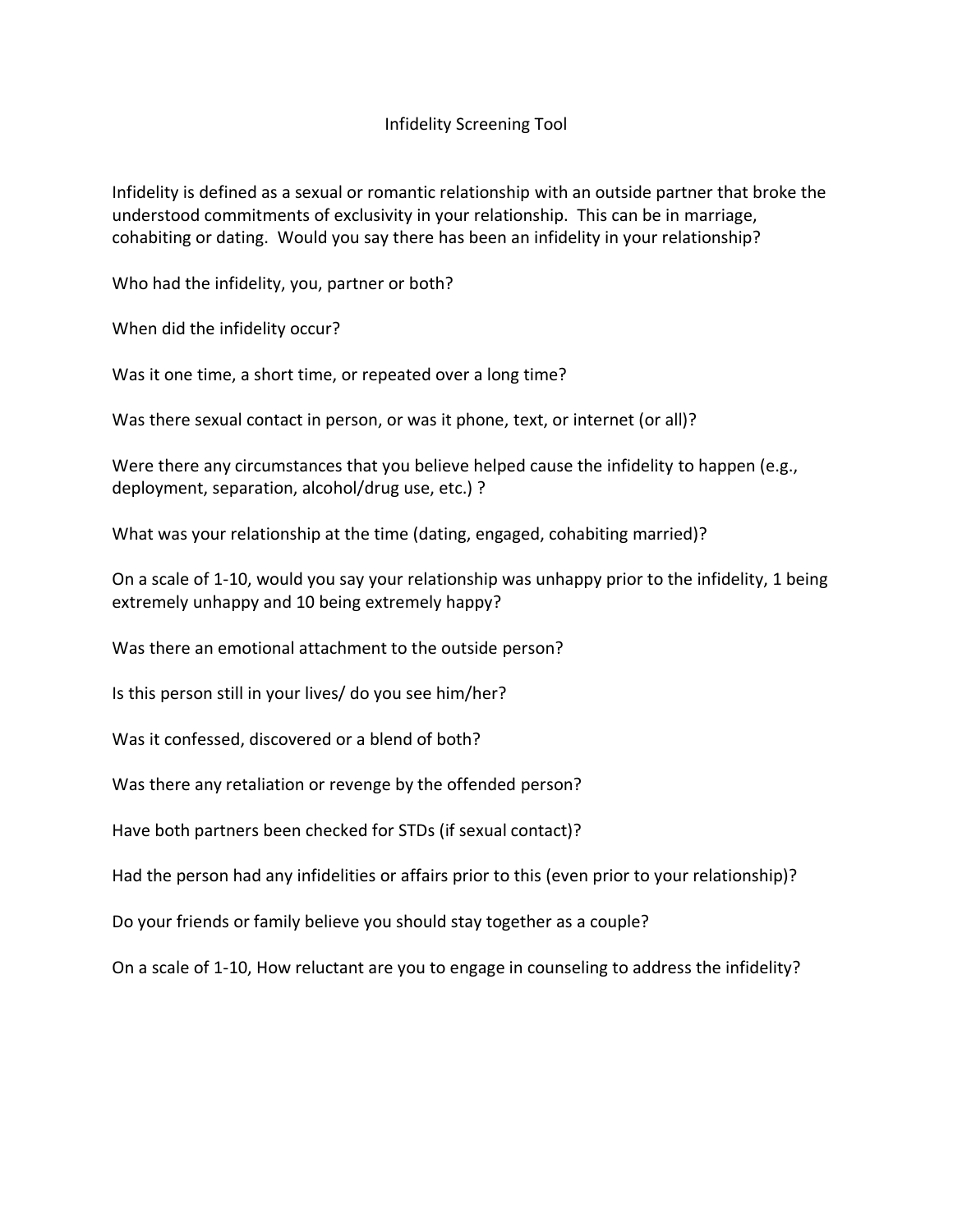This is what clinical experience and research says. Please circle your perspective on risk for these areas of the offense.

## Nature of the Offense

Confessed before being caught **Infidelity** was discovered Long time since infidelity and the state of the Recent infidelity One time infidelity and the contract of the Repeated Extenuating circumstances surround infidelity No unusual situational factors No previous infidelities (this or other relationships) Previous infidelities Offending partner can take responsibility takes no or little responsibility Offended partner doesn't retaliate/ revenge Retaliation/ revenge actions No emotional attachment to the "other" and all attached to the "other"

## Lower Risk **Higher Risk** Higher Risk **Higher Risk**



### Nature of the Intimate Partnership

### Lower Risk **Example 2018** Lower Risk **Higher Risk**

Dating, non-exclusive Exclusive or Married No expectation of fidelity in your relationship Expectation of fidelity Few or no other previous partners **Many previous partners** Many previous partners Prior to infidelity relationship was good example 10 Unhappy marriage over long term Normative sexual experiences positive for couple Unusual or unhappy sexually Long term relationship Short relationship